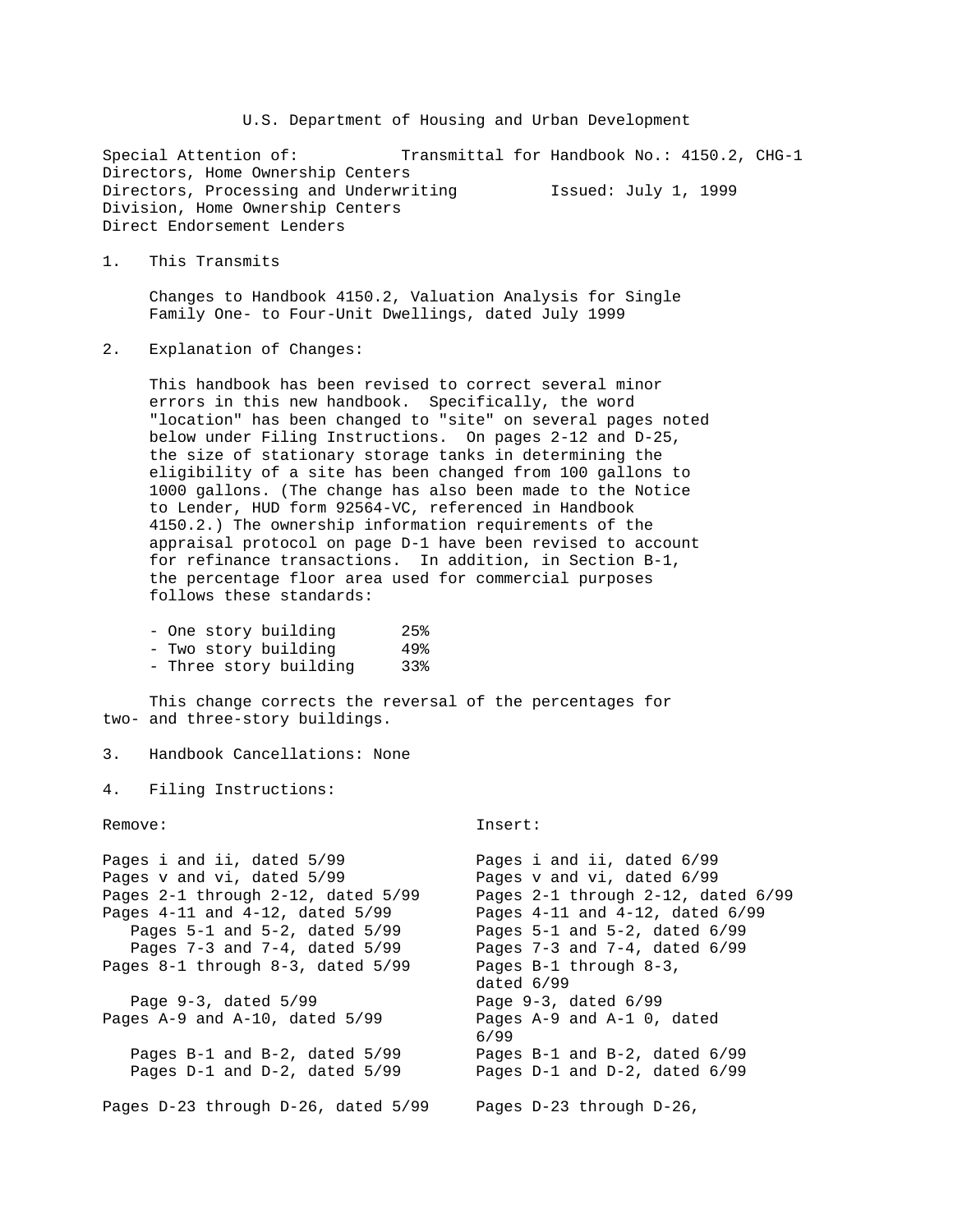dated 6/99

Pages D-33 through D-35, dated 5/99 Pages D-33 through D-35, dated 6/99 Distribution: W-3-1, R-1,R-2,R-3-1(H) (RC),R-3-2,R-3-3,R-6, R-6- 2,R-7,R-7-2,R-8,ASC Click Here to Download Complete Handbook U.S. Department of Housing and Urban Development Special Attention of: TRANSMITTAL Handbook No. 4150.2 Directors, Home Ownership Centers Directors, Processing and Underwriting Issued: June 24, 1999 Divisions, Home Ownership Centers Direct Endorsement Lenders 1. This Transmits: Changes to Handbook 4150.2, Valuation Analysis for Single Family One- to Four- Unit Dwellings, dated July 1999 2. Explanation of Changes: This handbook has been revised to correct several minor errors in this new handbook. Specifically, the word "location" has been changed to "site" on several pages noted below under Filing Instructions. In addition, in Section B- 1, the percentage floor area used for commercial purposes follows these standards: - One story building 25 % - Two story building 49 % - Three story building 33 % This change corrects the reversal of the percentages for two and three story buildings. 3. Handbook Cancellations: None 4. Filing Instructions: Change "location" to "site" on the following pages: Page i Page 5-2 Page v Page 7-4 Page 2-1 Page 8-2 Page 2-2 Page 8-3 Page 2-4 Page 9-3 Page 2-5 Page A-9 Page 2-7 Page D-2 Page 2-8 Page D-24 Page 2-9 Page D-25 Page 2-12 Page D-34 Page 4-11 Page D-35

U.S. Department of Housing and Urban Development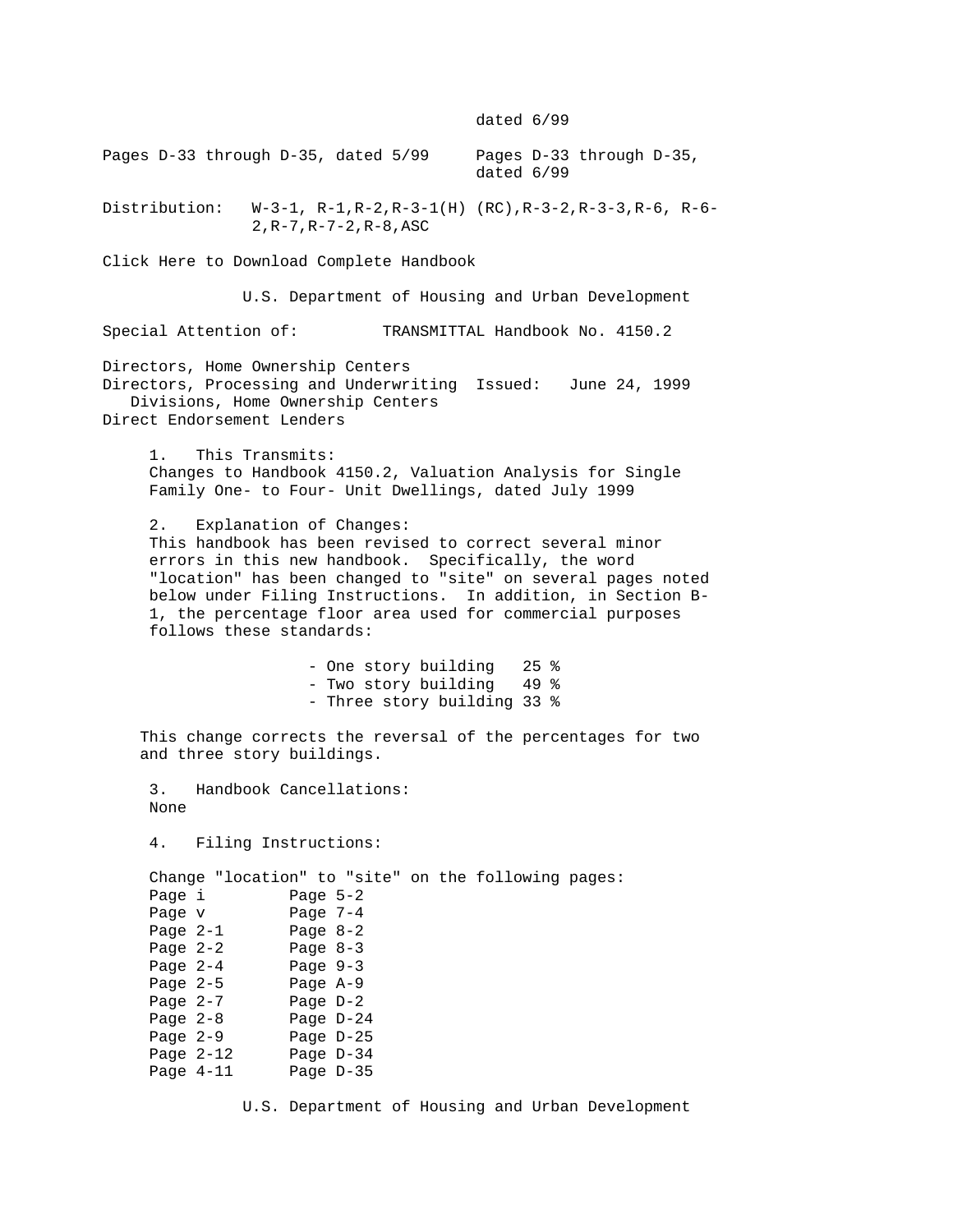Special Attention of: Transmittal for Handbook No.: 4150.2

Directors, Homeownership Centers Directors, Processing and Underwriting Tasued: May 20, 1999 Divisions, Home Ownership Centers Direct Endorsement Lenders

1. This Transmits

A new Handbook, 4150.2, Valuation Analysis for Home Mortgage Insurance for Single Family One- to Four- Unit Dwellings. This handbook replaces and supercedes most of the provisions of Handbook 4150.1 REV-1, identified below under the heading of "HANDBOOKS".

2. Explanation of Materials Transmitted:

This handbook reflects policy clarifications and improvements since March 15, 1990 on valuation requirements for existing, proposed and new construction of one- to four-family units for mortgage insurance purposes. The new Handbook incorporates and updates the sections of Mortgagee Letters and other HUD Handbooks that are relevant to appraisals. The following section identifies those Mortgagee Letters and Handbooks.

MORTGAGEE LETTERS

These Mortgagee Letters have been incorporated in part or in full into the Handbook:

| $97 - 46$                                                    | Appraisal Management Firms                                  |  |
|--------------------------------------------------------------|-------------------------------------------------------------|--|
| $97 - 41$                                                    | Clarification of 97-22 Regarding New Construction in        |  |
|                                                              | Flood Plains                                                |  |
| $97 - 22$                                                    | FHA New Construction, Inspection and Appraisal              |  |
|                                                              | Requirements Sections: Cost Approach, Valuation Conditions, |  |
|                                                              | Appraisal Form                                              |  |
| $96 - 29$                                                    | Paperwork Reduction, Lead-Based Paint Disclosure            |  |
|                                                              | Section: Lead-based Paint                                   |  |
| $96 - 26$                                                    | Appraiser Standards                                         |  |
| $96 - 5$                                                     | Elimination of the Fee Panel and Mortgagee Staff Appraiser  |  |
|                                                              | Designations                                                |  |
| $95 - 40$                                                    | Revisions to the 203(k) Rehabilitation Mortgagee            |  |
| Insurance Program                                            |                                                             |  |
| $95 - 34$                                                    | Testing of and On-Site Well/Septic System Inspections       |  |
| (Web)                                                        |                                                             |  |
| $94 - 54$                                                    | Procedures for Lenders to Use to Select Their Own           |  |
| Appraisers Sections III and IV                               |                                                             |  |
| $94 - 36$                                                    | Clarification of ML 92-18: Testing of Individual Wells      |  |
| $94 - 26$                                                    | HUD Reorganization                                          |  |
| 94-11                                                        | Revisions to the 203k Rehabilitation Insurance Program      |  |
| Item 18                                                      |                                                             |  |
| 94-6 Processing Sec 248 - Indian Reservations Item 1-10      |                                                             |  |
| 94-3 Revised Appraisal Report Forms,                         |                                                             |  |
| 92-18                                                        | Single Family Loan Production - Acceptance of               |  |
| Individual Residential Water Purification Equipment; Section |                                                             |  |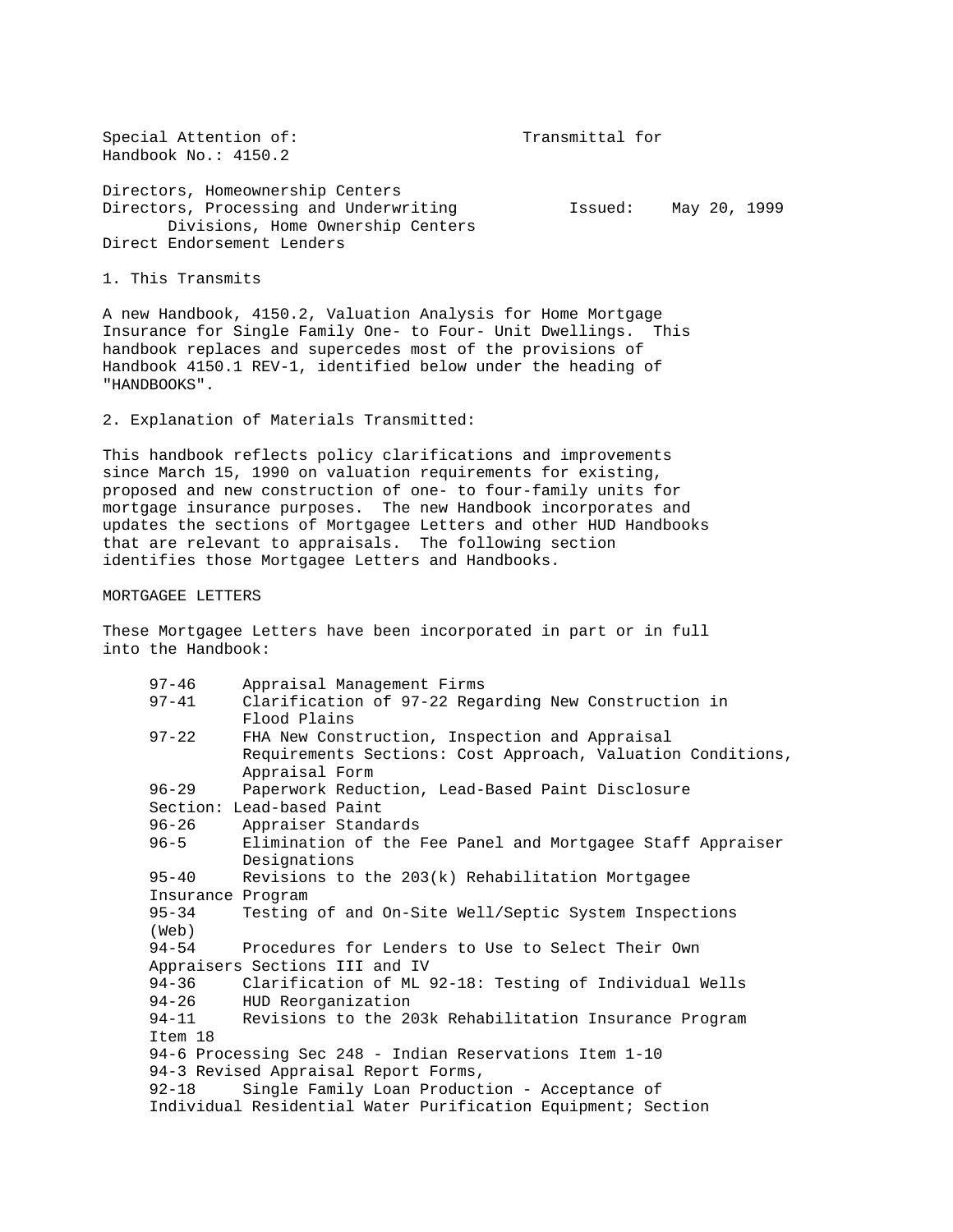3.6.1.6 91-1 Implementation of Certain Provisions of the 1990 Housing Legislation Section X

## HANDBOOKS

The following chapters/paragraphs for the handbook identified below have been incorporated into the new Handbook 4150.2. The information has been updated to reflect the newest policies and procedures. Because these Handbooks were written primarily for lenders, builders or HUD staff, the instruction relevant to the appraiser has been extracted. The portions of these documents relevant to lender requirements have not been superceded.

> Distribution: W-3-1, R-1, R-2, R-3-1 (H) (RC), R-3-2, R-3-3, R- 6. R-6-2, R-7, R-7-2, R-8, ASC

 4000.2 REV-2 Mortgagees' Handbook Application through Insurance (Single Family)

 Paragraph 2--General Acceptability Standards for Property Paragraph 2-12--The Appraisal Package Paragraph 2-15--Review of the Appraisal Paragraph 2-18--Compliance Inspection Paragraph 2-19--Satisfying Repair Requirements Paragraph 2-20--Section 223(e) Paragraph 2-23--Delivery of Statement of Appraised Value Paragraph 4-3--Reconsideration: Changes Involving Property Paragraph 6-5--Section 203(k)

4000.4 REV-1 Single Family Direct Endorsement Program

 Paragraph l-6--Minimum Property Standards Paragraph 1-7--Eligibility of Condominium Projects Paragraph 3-3--Property Valuation Procedures Paragraph 3-14--Lead-Based Paint Hazard Paragraph 4-9 D--Post-Endorsement Technical Review

4020.1 HUD-FHA Underwriting Analysis

 Paragraph 1-8--Instruction for the Selection and Approval of Fee Personnel Paragraph 1-11--Training Paragraph 3-6--Differentiation between Valuation and Mortgage Risk Analysis

Chapter 4--Eligibility Requirements

 4125.1 Underwriting - Technical Direction for Home Mortgage Insurance

Paragraph 1-13--Field Review

4150.1 Valuation Analysis for Home Mortgage Insurance

 All Chapters have been incorporated except for the following; they are to remain in place for lender instructions as outstanding policy and procedures for valuation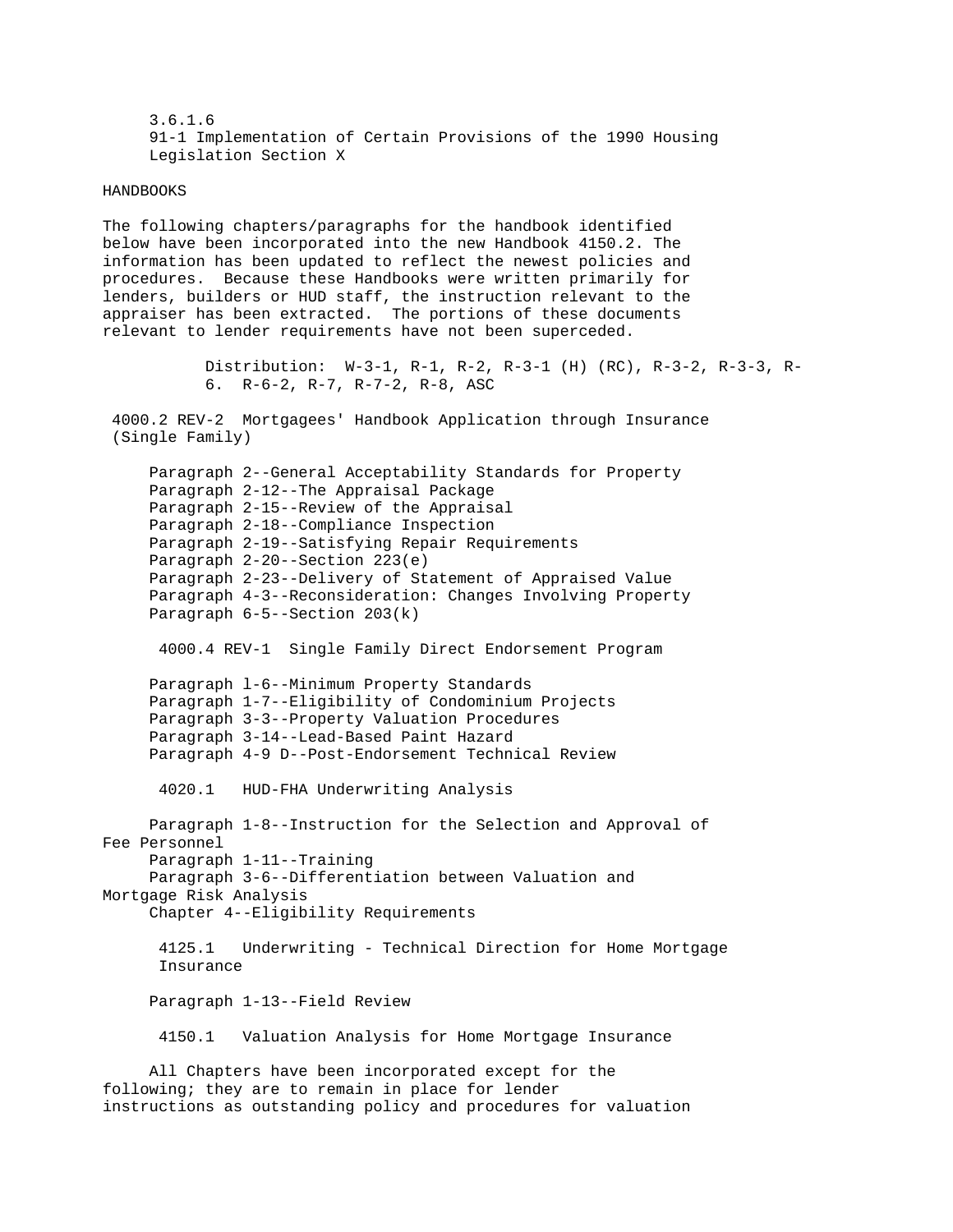analysis. Paragraph 4-12--Study Of Future Utility Of Property Chapter 6, Section 4--Modified Cost Chapter 6, Section 5--Leaseholds Paragraph 8-4--Reconsideration Of Appraised Value Paragraph 10-5--Processing Individual Lot Applications Paragraph 10-6--Undeveloped Lot Paragraph 10-9--Processing Foreclosed Manufactured Home Sites Chapter 11--Condominiums And Planned Unit Developments Paragraph 12-3--Claims Without Conveyance Of Title (CWCOT) Paragraph 12-5--Mortgage Credit Requests For Appraisal Paragraph 12-6--Existing Houses Being Moved To New Foundations Paragraph 12-7--HUD Acceptance Of VA Certification Of Reasonable Value (CRV) Paragraph 12-8--Application For Operative-Builder Commitments Paragraph 12-11--Soil Treatment With Individual Water Systems Paragraph 12-12--Estimate Of Value Of Fragmental Properties Paragraph 12-16--Water And Sewage Systems Paragraph 12-17--Shared Wells Paragraph 12-18--Earth Sheltered Housing Paragraph 12-19--Dome Homes 4240.4 Rehabilitation Home Mortgage Insurance, Section 203(k) Paragraph 3-2--Step-by-step Procedures: Appraiser Responsibilities Chapter 2--Valuation Procedures 4260.1 Miscellaneous Type Home Mortgage Insurance, Sec. 223 (a), (e), and (d) Paragraph 3-1 e--Administrative Instructions Paragraph 4-4--Insurance in Older Declining Urban Areas 4265.1 Home Mortgage Insurance Condominium Units Paragraph 10-2 a--Data Needed for Valuation Paragraph 10-2 b--Approach to Value Paragraph 12-12 d--Processing the Unit 4910.1 Minimum Property Standards for Housing, 1994 Edition Appendix K--Minimum Property Standards for property which is not multifamily or care-type 3. Effective Date: July 1, 1999 4. Filing Instructions: 5. Insert Handbook 4150.2, dated May 20, 1999

William C. Apgar